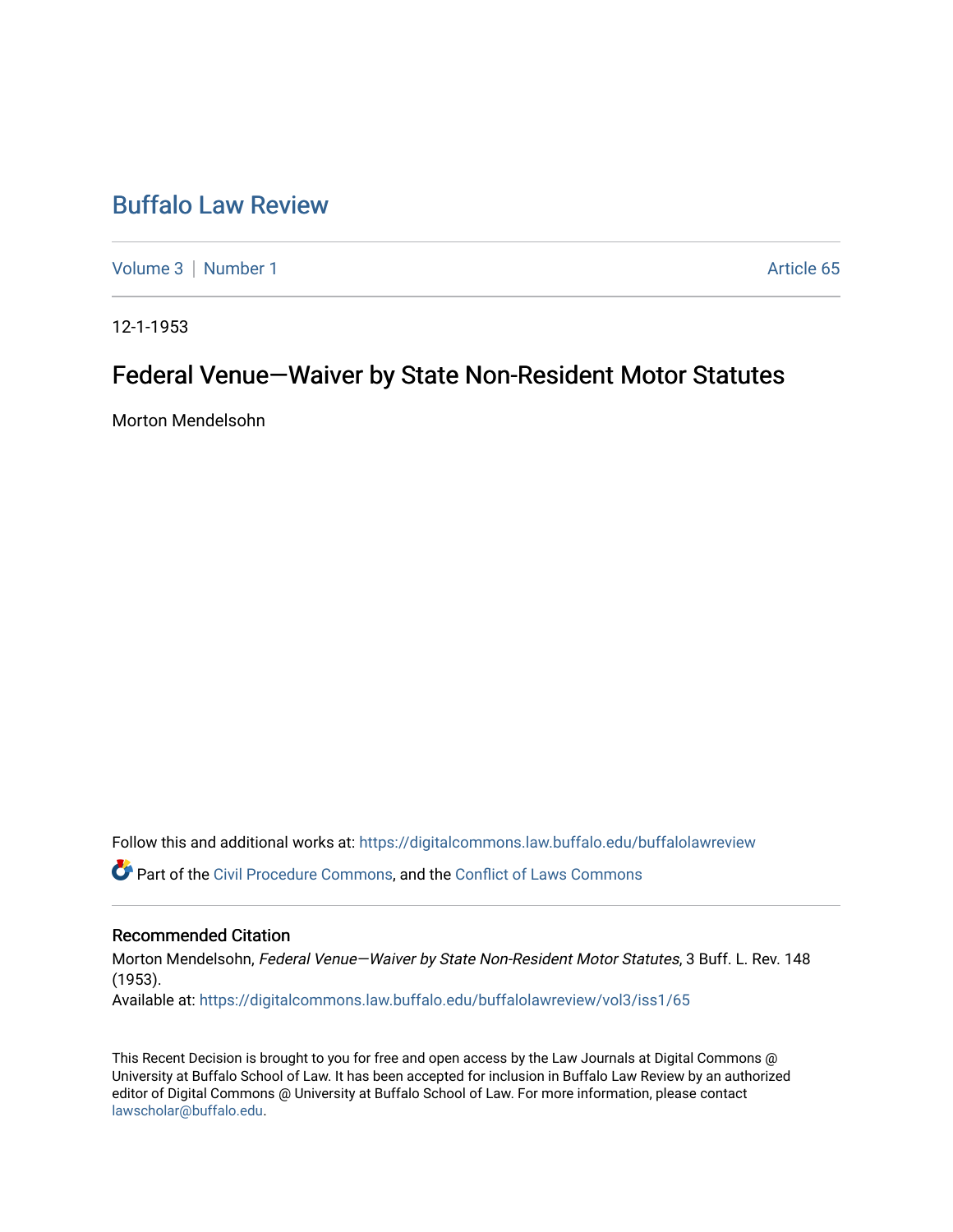#### *BUFFALO LAW REVIEW*

#### FEDERAL **VENUE-WAIVER** BY **STATE NON-RESIDENT** MOTOR **STATUTES**

Resident of Iowa sued resident of North Carolina in a federal district court in Pennsylvania for damages resulting from an automobile accident which occurred in Pennsylvania. *Held* (2-1): Venue was lacking because non-resident defendant's use of state highways did not constitute waiver of 28 U. S. C. § 1391(a) providing that suit in federal court, based solely on diversity of citizenship, may be brought only where either plaintiff or defendant resides. *McCoy v. Siler,* 205 F. 2d 498 (3d Cir. 1953).

The weight of judicial opinion has been that a motorist is deemed to waive the personal privilege conferred by the federal venue statute when he subjects himself to a state non-resident motorist statute through his act of driving on state highways. *Olberding v. Illinois Central R. Co.,* 201 F. 2d 583 (6th Cir. 1953), *cert. granted,* 345 U. S. 950 (1953) ; *Falter v. Southwest Wheel Co.,* 109 F. Supp. 556 (W. D. Pa. 1953); *Archambeau v. Emerson,* <sup>108</sup> F. Supp. 28 (D. C. Vt. 1952). *Contra: Martin v. Fischbach Trucking Co.,* 183 F. 2d 53 (1st Cir. 1950); *Waters v. Plyborn,* 93 F. Supp. 651 (E. D. Tenn. 1950).

The argument that a state non-resident motorist statute can effect waiver of the federal venue privilege is based on analogy from *Neirbo Co. v. Bethlehem Shipbuilding Corp.,* 308 U. S. 165 (1939). 'There, the corporate defendant had appointed an agent to receive process in compliance with statutory requirements governing foreign corporations doing business in New York. By so acting, it was held, the corporation waived its rights under the applicable federal venue statute and consented to suit in a federal court in New York.

In the *Neirbo* case, Mr. Justice Frankfurter said at 175, quoting *Ex Parte Schollenberger*, 96 U. S. 369, 377 (1877):

In finding an actual consent by Bethlehem to be sued in the courts of New York, federal as well as state, we are not subjecting federal procedure to the requirements of New York law. We are recognizing that "state legislation and consent of parties may bring about a state of facts which will authorize the courts of the United States to take cognizance of a case."

For the corporation, the "state legislation" was the statute; the "consent of parties" was the express appointment of the agent; the "state of facts" was the doing of business in New York.